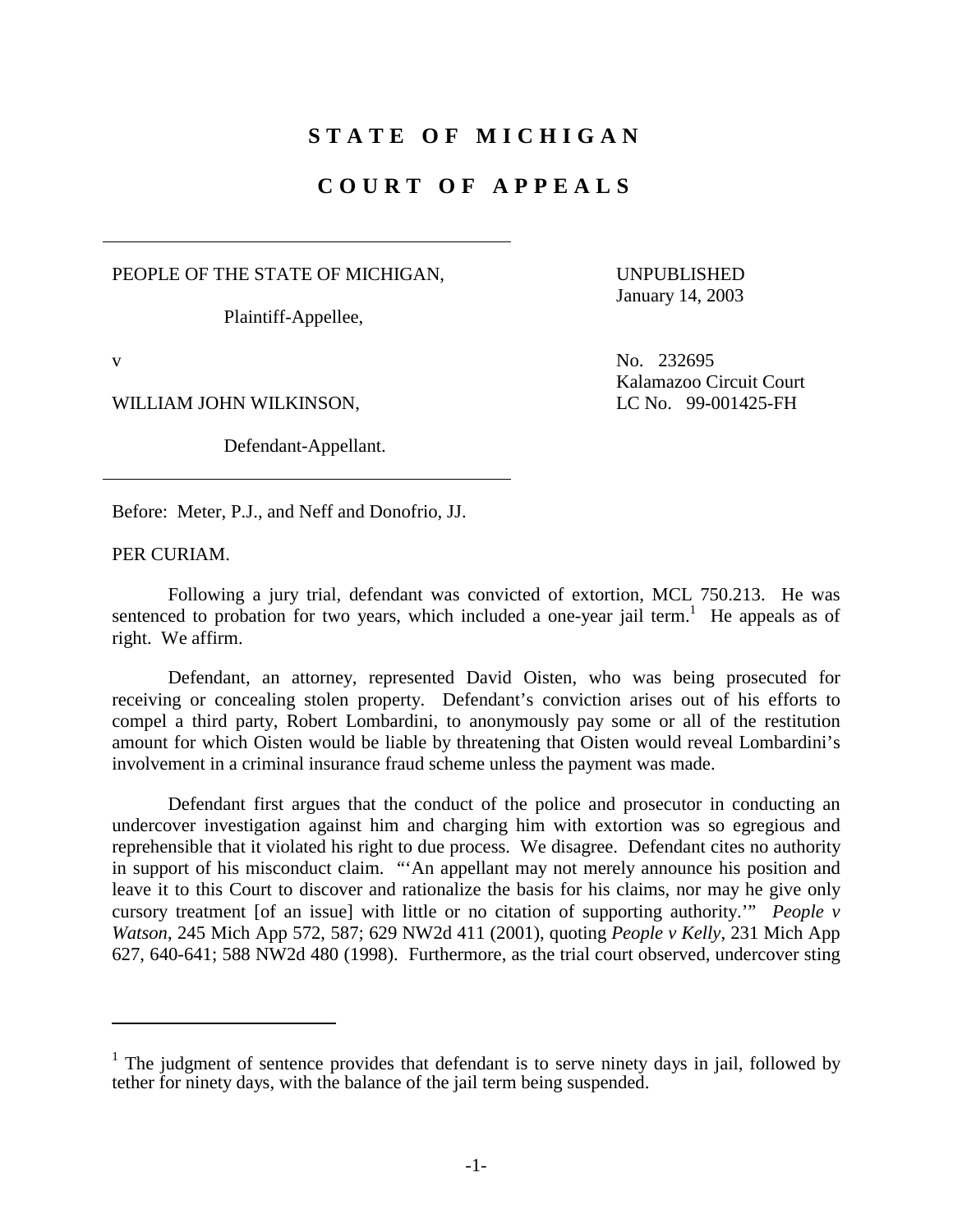operations similar to that conducted here have not been found to be improper or a denial of due process. See, e.g., *People v Johnson*, 466 Mich 491, 501; 647 NW2d 480 (2002), and *People v Morris*, 450 Mich 316, 321; 537 NW2d 842 (1995). Defendant has not established a due process violation.

 crime, negotiate a settlement, and pursue his client's legal rights. This issue is not preserved Next, defendant argues that the extortion statute, MCL 750.213, is unconstitutionally vague and overbroad and that it infringes upon protected speech, i.e., his legal right to report a because defendant failed to challenge the constitutionality of the extortion statute in the trial court. *People v Jensen*, 222 Mich App 575, 579; 564 NW2d 192 (1997), remanded on other grounds 456 Mich 935 (1998). Therefore, we review this issue for a plain error affecting defendant's substantial rights. *People v Carines*, 460 Mich 750, 763-764; 597 NW2d 130 (1999).

 A statute is accorded a strong presumption of validity and this Court has a duty to construe it as valid absent a clear showing of unconstitutionality. *People v Jensen (On Remand)*, 231 Mich App 439, 444; 586 NW2d 748 (1998). As this Court stated in *People v Vronko,* 228 Mich App 649, 652; 579 NW2d 138 (1998):

 A penal statute is unconstitutionally vague if (1) it does not provide fair notice of the conduct proscribed, (2) it confers on the trier of fact unstructured and unlimited discretion to determine whether an offense has been committed, or (3) its coverage is overly broad and impinges on First Amendment Freedoms.

 In order to pass constitutional muster and give fair notice, "a penal statute must define the is prohibited and in a manner that does not encourage arbitrary and discriminatory enforcement" criminal offense 'with sufficient definiteness that ordinary people can understand what conduct *People v Lino*, 447 Mich 567, 575-576; 572 NW2d 434 (1994), quoting *Kolender v Lawson*, 461 US 352, 357; 103 S Ct 1855; 75 L Ed 2d 903 (1983); *People v White*, 212 Mich App 298, 312; 536 NW2d 876 (1995). The statute cannot use terms that require persons of ordinary intelligence to guess at its meaning and differ regarding its application. *Id.; People v Perez-DeLeon*, 224 Mich App 43, 46; 568 NW2d 324 (1997). A statute is sufficiently definite if its meaning can fairly be ascertained by reference to judicial interpretations, the common law, dictionaries, treatises, or the commonly accepted meanings of words. *Vronko*, *supra* at 653.

 statute must be real and substantial; it must be judged in relation to the legitimate sweep of the The overbreadth doctrine is primarily applied to First Amendment cases where a statute prohibits constitutionally protected conduct. *Jenson (On Remand)*, *supra*. "The overbreadth of a statute where conduct and not merely speech is involved." *Id*.

The extortion statute, MCL 750.213, provides:

Any person who shall, either orally or by a written or printed communication, maliciously threaten to accuse another of any crime or offense, or shall orally or by any written or printed communication maliciously threaten any injury to the person or property or mother, father, husband, wife or child of another with intent thereby to extort money or any pecuniary advantage whatever,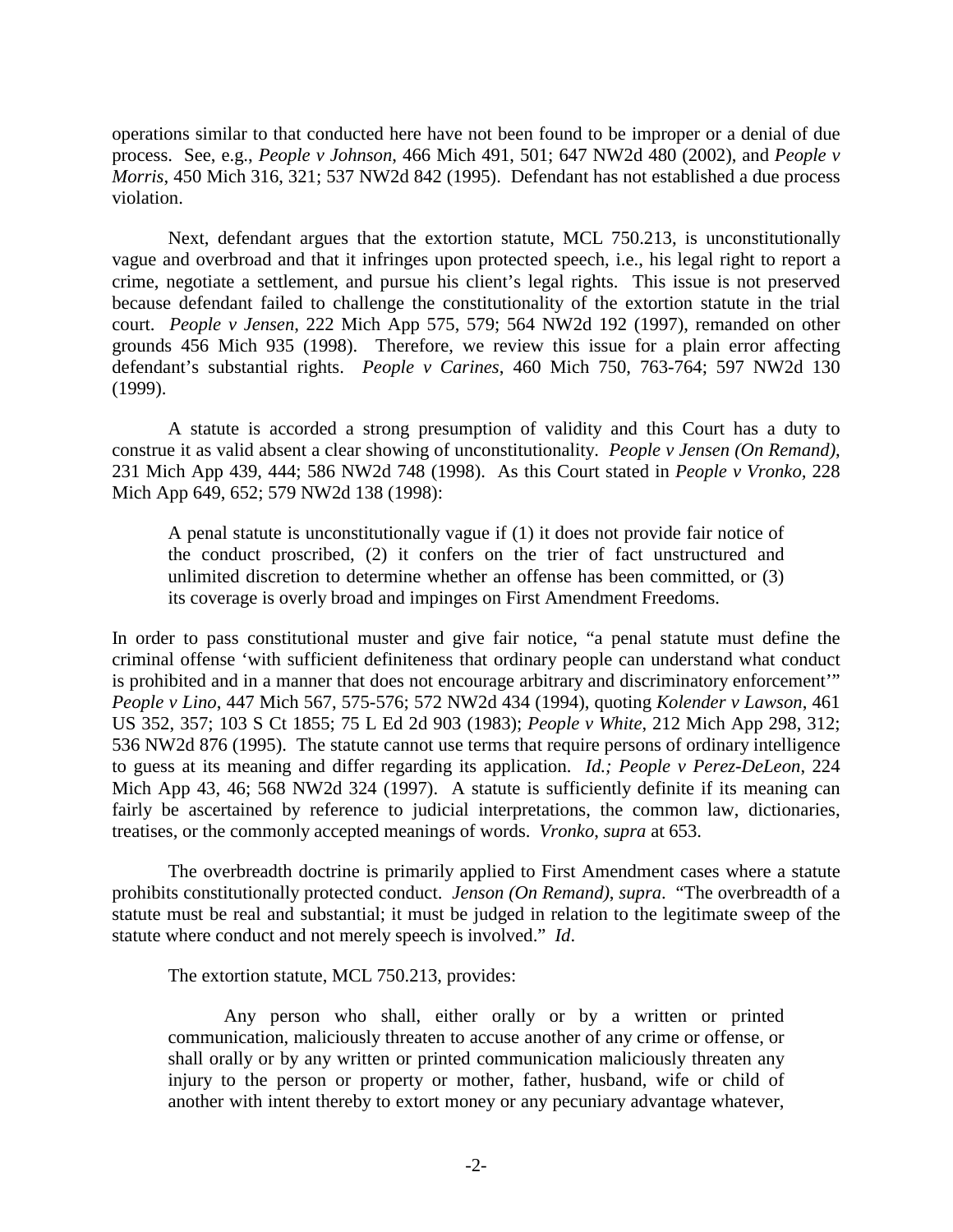or with intent to compel the person so threatened to do or refrain from doing any act against his will, shall be guilty of a felony, punishable by imprisonment in the state prison not more that twenty [20] years or by a fine of not more than ten thousand [10,000] dollars.

 It is not plainly apparent that the extortion statute is vague or unconstitutionally plain error with regard to his claim that the statute is unconstitutionally vague. overbroad. To establish a violation of MCL 750.213, the prosecution must prove a malicious oral or written threat to (1) accuse the person threatened of a crime or offense (without regard for the truth of the accusation), *or* (2) injure the person or property of the person threatened; *or* (3) injure the mother, father, husband, wife or child of the person threatened. *People v Fobb*, 145 Mich App 786, 790; 378 NW2d 600 (1985). Additionally, the threat must be made with the intent to (1) extort money or obtain a pecuniary advantage to the threatener; *or* (2) compel the person threatened to do, or refrain from doing, an act against his or her will. *Id*. The statute uses words such as "malicious," "threat," "accuse," "intent," "extort," and "pecuniary advantage," which all have meanings that are clearly defined, well known, and are often used in Michigan jurisprudence. Also, the conduct prohibited is clearly stated. Defendant has not established

 pecuniary advantage, or compel a person from acting or refraining from acting against his will. Nor has defendant established plain error with regard to his claim that the statute is unconstitutionally overbroad as applied to his conduct. The statute prohibits conduct in the form of threats that are made maliciously, and for a wrongful purpose, i.e., to extort money or obtain a It is not plainly apparent that the statute infringes upon protected conduct, or that defendant's particular conduct was constitutionally protected. Although the Washington Court of Appeals found that Washington's extortion statute was unconstitutionally overbroad in *Washington v*  Pauling, 108 Wash App 445; 31 P3d 47  $(2001)$ ,<sup>2</sup> that case is distinguishable because the Washington statute, unlike Michigan's extortion statute, did not contain an unlawfulness or "wrongful" element. Because Michigan's extortion statute is not plainly unconstitutional, defendant is not entitled to relief on the basis of this unpreserved issue.

 attaching only to confidential communications by the client to his advisor that are made for the Next, defendant argues that the government's conduct of using a police officer to pose as an attorney in an undercover capacity violated the attorney-client privilege between himself and his client, Oisten. We disagree. Whether the attorney-client privilege may be asserted is a legal question that this Court reviews de novo. *Reed Dairy Farm v Consumers Power Co*, 227 Mich App 614, 618; 576 NW2d 709 (1998). The attorney-client privilege attaches to direct communications between a client and his attorney as well as communications made through their respective agents. *Reed Dairy*, *supra*. "The scope of the attorney-client privilege is narrow, purpose of obtaining legal advice." *Id*. at 618-619.

 $\overline{a}$ 

 $2^2$  Lv gtd 146 Wn2d 1001; 45 P3d 551 (2002).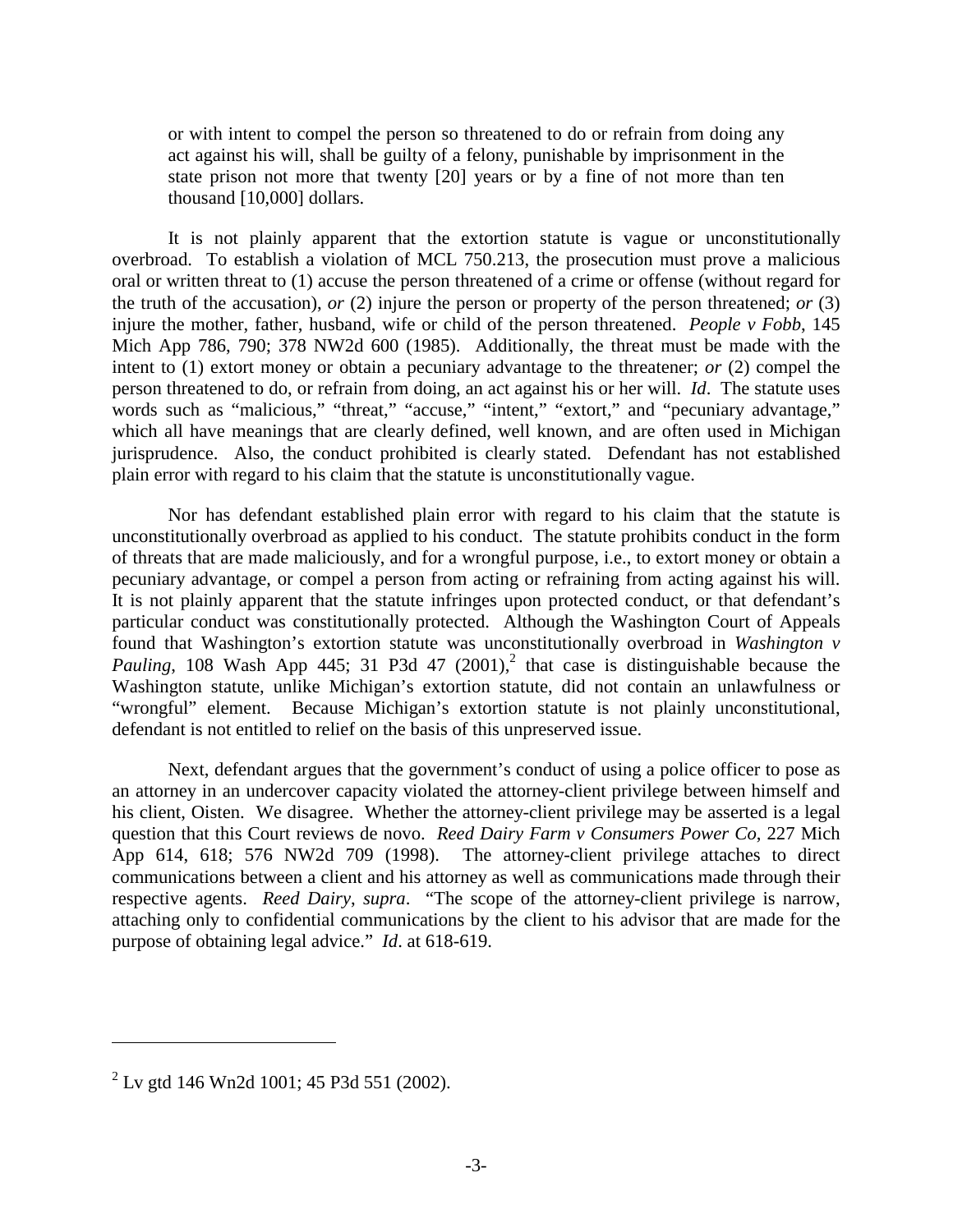In this case, defendant's statements to Terry Tobias, who was another attorney and not defendant's client, were not protected by the attorney-client privilege. Although defendant asserts that certain communications between attorneys for codefendants are privileged, defendant here was not discussing strategy with Tobias concerning any common issue between codefendants in order to facilitate representation in possible subsequent proceedings, nor was he establishing a common defense strategy. Thus, defendant's reliance on *Hunydee v United States*, 335 F2d 183, 185 (CA 9, 1965), and *United States v Montgomery*, 990 F2d 1264 (CA 9, 1993), is misplaced.

 confidentiality concerning defendant's extortionate statements. The trial court properly denied The attorney-client privilege that existed between Oisten and defendant was not violated by the fact that Tobias posed as Lombardini's attorney and recorded defendant's conversations. There was no privilege between Tobias and defendant that required Tobias to maintain defendant's motion to dismiss with regard to this issue.

 the fact that defendant himself "published" this letter to Lombardini negates any suggestion that Defendant also contends that the work product doctrine was violated because the letter that he wrote to Lombardini was protected from disclosure as his work product. Whether a document is protected by the work-product doctrine is a question of law that is reviewed de novo. *Leibel v General Motors Corp*, 250 Mich App 229, 244; 646 NW2d 179 (2002). The work-product doctrine protects from discovery any notes, working papers, memoranda or similar materials, prepared by an attorney in anticipation of litigation. *Id*. Under MCR 2.302(B)(3)(a), the trial court "shall protect against disclosure of the mental impressions, conclusions, opinions, or legal theories of an attorney or other representative of a party concerning the litigation." Here, the letter that defendant wrote to Lombardini was not a document containing defendant's mental impressions, conclusions, opinions or legal theories concerning anticipated litigation. Indeed, it was protected work product. There is no merit to this claim.

 extortion and, therefore, the trial court erred in denying his motion for a directed verdict. We Finally, defendant argues that the evidence was insufficient to support a conviction of disagree. A directed verdict of acquittal should be granted when there is insufficient evidence to justify a rational trier of fact in finding guilt beyond a reasonable doubt. *People v Lemmon*, 456 Mich 625, 634; 576 NW2d 129 (1998). "In ruling on a motion for a directed verdict, the trial court must consider in the light most favorable to the prosecutor the evidence presented by the prosecutor up to the time the motion is made and determine whether a rational trier of fact could have found that the essential elements of the crime were proved beyond a reasonable doubt." *People v Schultz*, 246 Mich App 695, 702; 635 NW2d 491 (2001). Circumstantial evidence and reasonable inferences arising therefrom can sufficiently establish the elements of a crime. *People v Jolly*, 442 Mich 458, 466; 502 NW2d 177 (1993).

In *Fobb*, *supra* at 790, this Court set forth the elements of extortion as follows:

- 1. An oral or written communication maliciously encompassing a threat.
- 2. The threat must be to: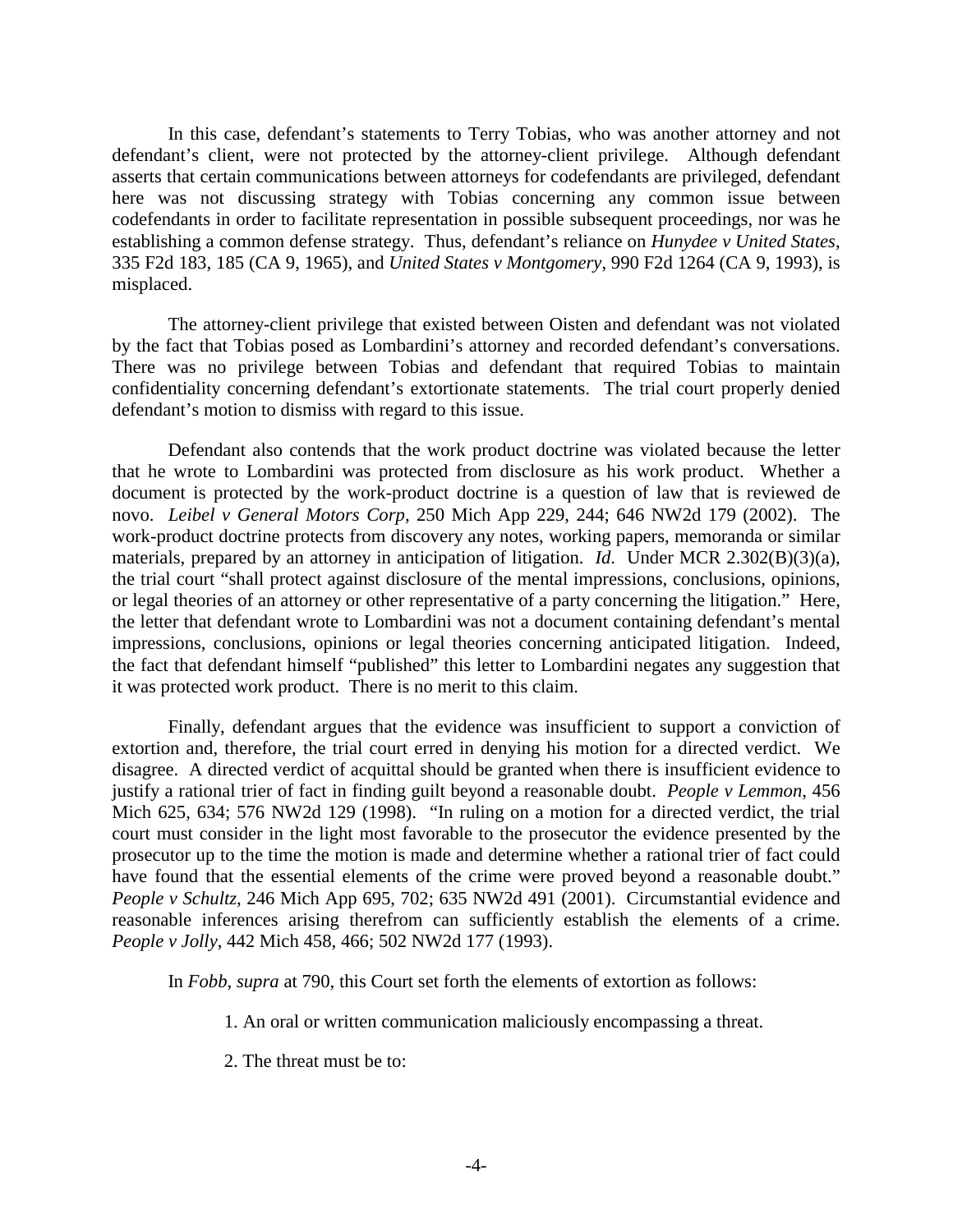a. Accuse the person threatened of a crime or offense, the truth of such accusation being immaterial; *or* 

b. Injure the person or property of the person threatened; *or* 

c. Injure the mother, father, husband, wife or child of the person threatened.

3. The threat must be:

a. With intent to extort money or to obtain a pecuniary advantage to the threatener; *or* 

b. To compel the person threatened to do, or refrain from doing, an act against his or her will.

 will towards the person threatened, but is satisfied by the wilful [sic] doing of an The malice required by the statute does not contemplate a feeling of ill act with an illegal intent.

In *People v Hubbard (After Remand)*, 217 Mich App 459, 485; 552 NW2d 493 (1996), this Court held that when a charge of extortion arises out of a compelled action or omission, a conviction may be secured upon the presentation of proof of the existence of a threat of immediate, continuing, or future harm. The Court added:

 refusing to report a defendant's sexual misconduct or refusing to testify. *Id*. at act required of the victim was minor with no serious consequences to the victim. The Legislature did not intend punishment for every minor threat. *Fobb*, *supra* at 791. Instead, the Legislature intended punishment for those threats that result in . . . the victim undertaking an action of serious consequence, such as 792-793. Accordingly, a conviction of extortion will not be sustained where the *Id.* at 791. [*Hubbard, supra* at 485-486.]

See also *People v Peña,* 224 Mich App 650, 656; 569 NW2d 871 (1997), modified on other grounds 457 Mich 885 (1998).

Here, defendant's characterization of his actions and intent does not comport with a view of the evidence in a light most favorable to the prosecution. Defendant's actual words to Tobias were not protected speech. Rather, viewed most favorably to the prosecution, his statements are clearly encompassed by the language of the statute. Threats to accuse someone of a crime or of injury with the intent to extort money or obtain a pecuniary advantage are not protected speech.

The evidence indicated that in defendant's telephone conversation with Tobias on May 23, 1996, defendant told Tobias that if Lombardini did not reimburse the insurance company, Oisten would inform the authorities of Lombardini's involvement in criminal fraud against the insurance company, but that if Lombardini paid the restitution amount, Oisten would keep quiet about Lombardini's activities. The evidence was sufficient to enable a rationale trier of fact to